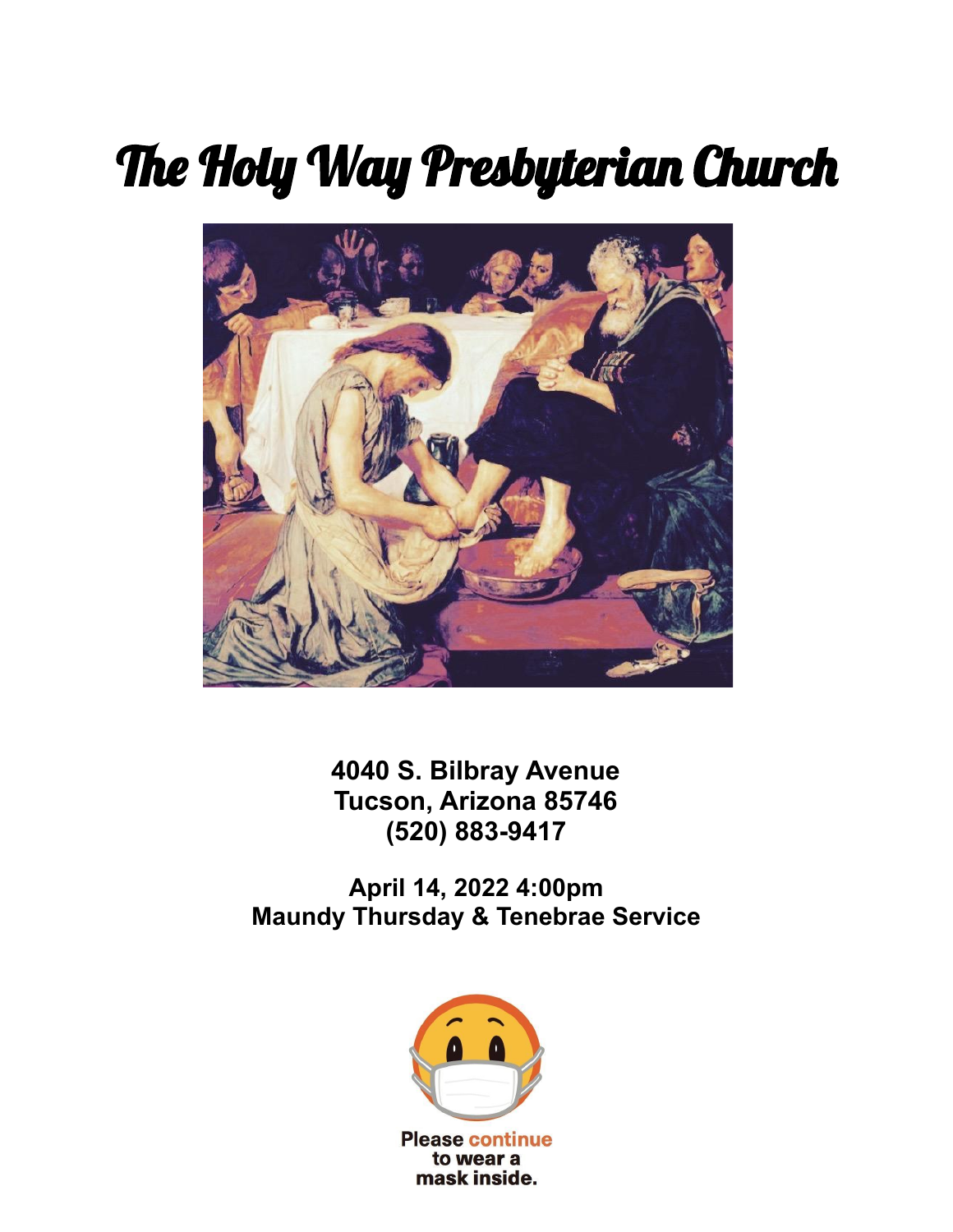**Welcome:** Rev. Tina Salvaneschi

"What is Maundy Thursday and Tenebrae?"

## **Readers: Readers: Bill Boals & Barbara Armbruster**

## **Responsive Reading The Lord's Supper:** Rev. Tina Salvaneschi

Pastor: The Lord Be with You **People: And Also with You**

Pastor: Lift up your Hearts to the Lord **People: We lift up our Hearts**

Pastor: Let us give thanks unto the Lord **People: It is right to give God thanks and praise.**

Pastor Tina: Thank you, O Lord, that with the sweep of creation you have revealed the beauty of Your blessing to the whole universe. Though the ugliness of our sin has marred creation, killed innocents, and caused slavery, you make and keep covenant with your people, leading us from bondage to freedom and send us prophets to call us back to your ways of justice and peace for all.

**People: May You be praised, O Lord our God, Ruler of the Universe. You feed the world with goodness, mercy, and grace.**

**Words of Institution:** The Rev. Tina Salvaneschi *(Ushers will bring elements to your seats, we will partake together. Everyone is welcome to participate in the Lord's Supper.)*

**Communion Music:**  $\qquad \qquad \text{Dr. Astrid Chan}$ 

**Prayer of Thanksgiving** Rev. Tina Salvaneschi

**Song of Declaration:** *How Deep The Fathers Love for Us* Ensemble